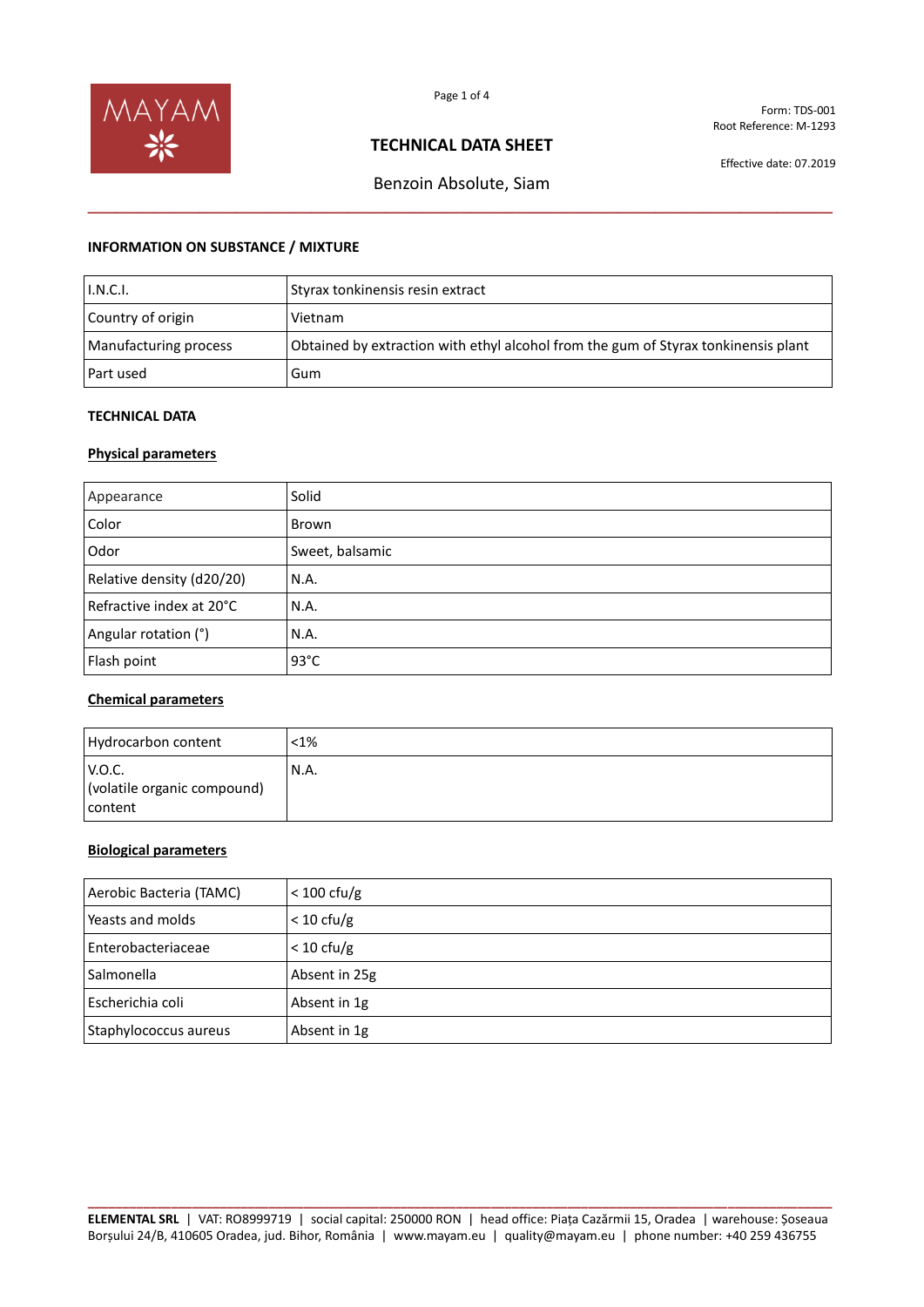

Form: TDS-001 Root Reference: M-1293

# **TECHNICAL DATA SHEET**

# Benzoin Absolute, Siam **\_\_\_\_\_\_\_\_\_\_\_\_\_\_\_\_\_\_\_\_\_\_\_\_\_\_\_\_\_\_\_\_\_\_\_\_\_\_\_\_\_\_\_\_\_\_\_\_\_\_\_\_\_\_\_\_\_\_\_\_\_\_\_\_\_\_\_\_\_\_\_\_\_\_\_\_\_\_\_\_**

Effective date: 07.2019

## **Contaminants**

| Heavy metals            | The raw plant material conforms to EC Reg. 629/2008.<br>Because of the concentration factor of the extraction process, the extract itself may<br>have high levels of some heavy metals. However, at the recommended level of use<br>per application, the final consumer product will also conform to European legislation.                         |
|-------------------------|----------------------------------------------------------------------------------------------------------------------------------------------------------------------------------------------------------------------------------------------------------------------------------------------------------------------------------------------------|
| Pesticides              | The raw plant material conforms to EC Reg. 839/2008 amending EC Reg. 396/2005.<br>Because of the concentration factor of the extraction process, the extract itself may<br>have high levels of some pesticides. However, at the recommended level of use per<br>application, the final consumer product will also conform to European legislation. |
| Residual solvents       | According to Directive 2009/32/EC                                                                                                                                                                                                                                                                                                                  |
| Mycotoxins/contaminants | According to EC Reg. 629/2008 amending EC Reg. 1881/2006                                                                                                                                                                                                                                                                                           |
| IPA                     | According to CE Reg. 2015/1933                                                                                                                                                                                                                                                                                                                     |
| BSE/TSE                 | Does not contain ingredients of animal origin, there is no risk of cross contamination<br>because it is not present in our factory                                                                                                                                                                                                                 |
| <b>GMO</b>              | GMO free according to EC Reg. 1829/2003 and 1830/2003                                                                                                                                                                                                                                                                                              |
| Radioactivity           | According to EC Reg. 1048/2009 (extension of EC Regulation 733/2008)                                                                                                                                                                                                                                                                               |

# **Content of limited substances which shall not be added as such to food (annex III CE Reg. 1334/2008)**

| Compound                                                  | Max % |
|-----------------------------------------------------------|-------|
| Agaric acid                                               | 0.00  |
| Aloin                                                     | 0.00  |
| Capsaicin                                                 | 0.00  |
| 1,2-Benzopyrone, coumarin                                 | 0.00  |
| Hypericin                                                 | 0.00  |
| Beta-asarone                                              | 0.00  |
| Estragole (methyl cavhicol, 1-<br>allil-4-methoxybenzene) | 0.00  |
| Hydrocyanic acid                                          | 0.00  |
| Menthofuran                                               | 0.00  |
| Methyleugenol<br>(4-allil-1,2-dimethoxybenzene)           | 0.00  |
| Pulegone                                                  | 0.00  |
| Quassin                                                   | 0.00  |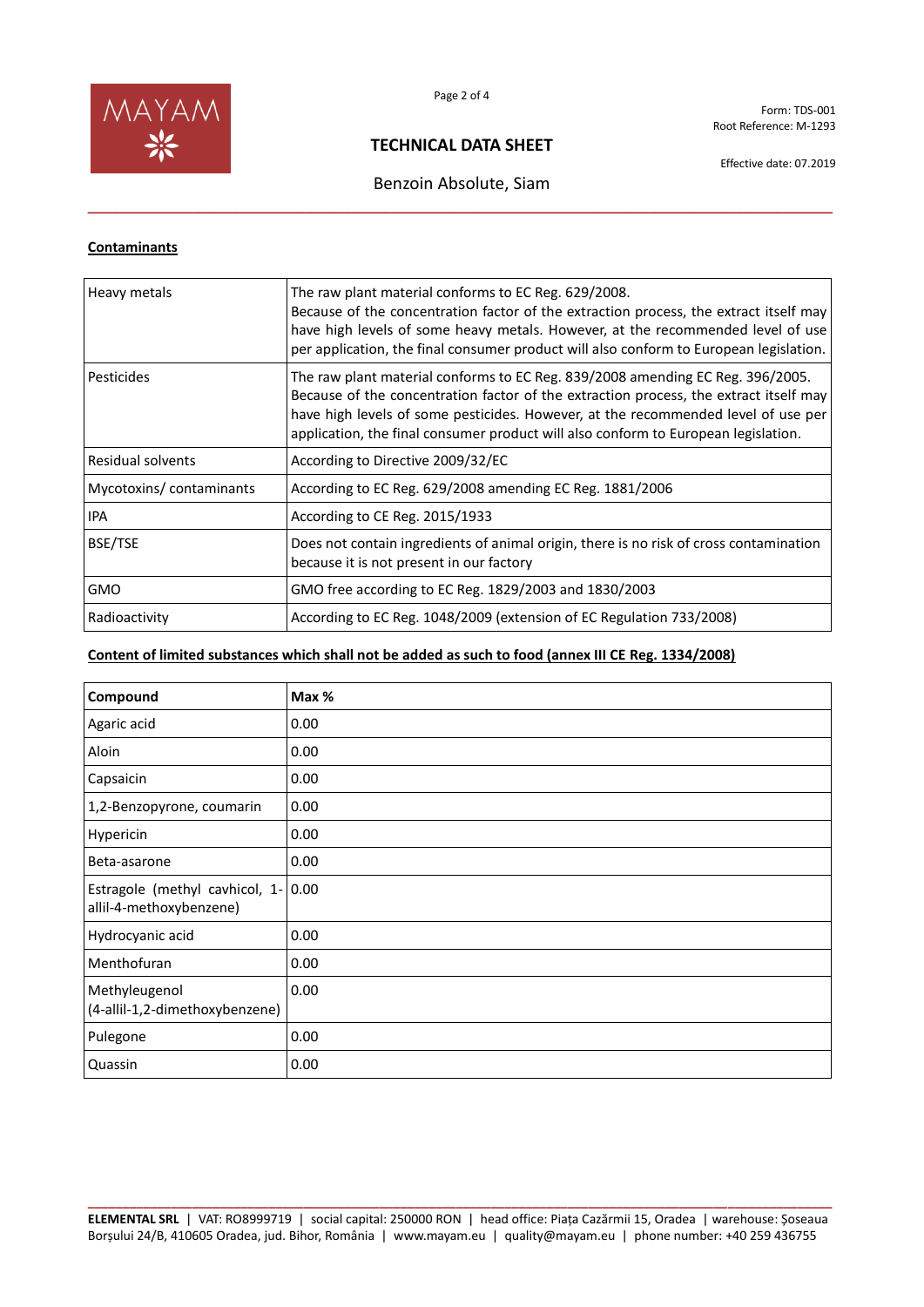

Form: TDS-001 Root Reference: M-1293

## **TECHNICAL DATA SHEET**

Effective date: 07.2019

# Benzoin Absolute, Siam **\_\_\_\_\_\_\_\_\_\_\_\_\_\_\_\_\_\_\_\_\_\_\_\_\_\_\_\_\_\_\_\_\_\_\_\_\_\_\_\_\_\_\_\_\_\_\_\_\_\_\_\_\_\_\_\_\_\_\_\_\_\_\_\_\_\_\_\_\_\_\_\_\_\_\_\_\_\_\_\_**

| Safrole<br>$(1$ -allil-3,4-<br>methylenedioxybenzene) | 0.00 |
|-------------------------------------------------------|------|
| <b>Teucrin A</b>                                      | 0.00 |
| Alpha-thujone                                         | 0.00 |
| Beta-thujone                                          | 0.00 |

#### **TRANSPORT, STORAGE and SHELF LIFE**

| Storage conditions | Store product in full, tightly closed containers |
|--------------------|--------------------------------------------------|
| l Shelf Life       | 36 months under good storage conditions          |
| l Custom Tariff    | 33013000                                         |

## **LEGISLATION**

| Food grade                              | The product is suitable to be used in food in accordance with CE Reg. $1334/2008$ -<br>NATURAL "FLAVORING PREPARATION"                                  |
|-----------------------------------------|---------------------------------------------------------------------------------------------------------------------------------------------------------|
| Vegan and vegetarian<br>statement       | It does not contain animal ingredients, it is not tested on animals and the<br>manufacturing process does not include animal ingredients or byproducts. |
| <b>FDA</b>                              | 172.510                                                                                                                                                 |
| <b>FEMA</b>                             | 2133                                                                                                                                                    |
| SOLVENT FEMA                            |                                                                                                                                                         |
| <b>COE</b>                              | 439 <sub>n</sub>                                                                                                                                        |
| <b>EINECS</b>                           | 281-683-4                                                                                                                                               |
| <b>SOLVENT EINECS</b>                   |                                                                                                                                                         |
| C.A.S.                                  | 9000-72-0 / 84012-39-5                                                                                                                                  |
| SOLVENT C.A.S.                          |                                                                                                                                                         |
| <b>REACH</b><br>pre-registration number | 05-2118411192-57-0000                                                                                                                                   |